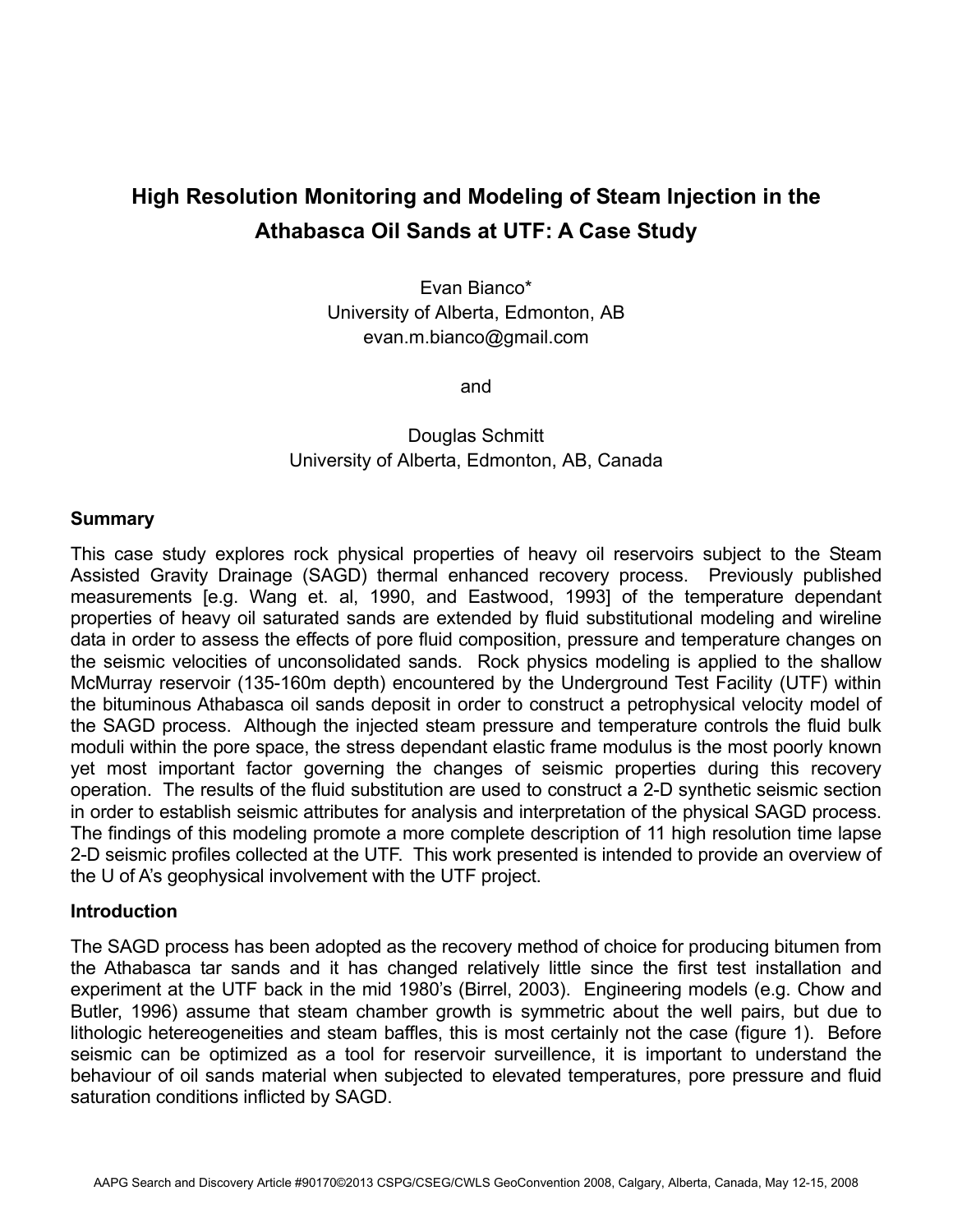The suggestion that the seismic monitoring of thermal recovery processes is possible was initially based on laboratory observations of a significant decrease in the compressional velocity with temperatures in heavy oil saturated materials. Unfortunately, for the SAGD case, the situation is substantially more complicated than simply increasing the temperature of the material. After steam injection, the 'effective' pore fluid will surely be an immiscible mixture of residual hydrocarbons and water in both liquid and gas phases, which are distributed in a complex fashion within the pore space of the material.



Figure 1: Schematic of the SAGD operation in the midst of widespread and unpredictable lithologically-defined permeability heterogeneities.

### **Rock Physics of Steam Injection**

Effective rock properties (namely, effective P-velocity,  $V_p$ , effective S-Velocity  $V_s$ , and effective density, *ρ*) are extracted from wireline data in order to establish reasonable elastic parameters (*κeff*, *μeff*, *ρ*) for input to Gassmann's equation for fluid substitution (figure 2). We constrain the steamsaturated moduli for unconsolidated sands using Hertz-Mindlin type contact formulations. Ternary diagrams aid in studying the effective response of a three component fluid ensemble (oil, water, steam) for a variety of temperature and pore-pressure scenarios. The result is a more accurate description of the in-situ elastic parameters within an idealized steam chamber.



Figure 2: Scatter-plot of A) *Vp* vs. *Vs* and B) *Lambda (λ)* vs. *Mu (μ)* determined from a dipolesonic log through the McMurray formation and the overlying mudstones of the Clearwater formation. The colorscale is cast to the Gamma-ray count (API) for each depth measurement.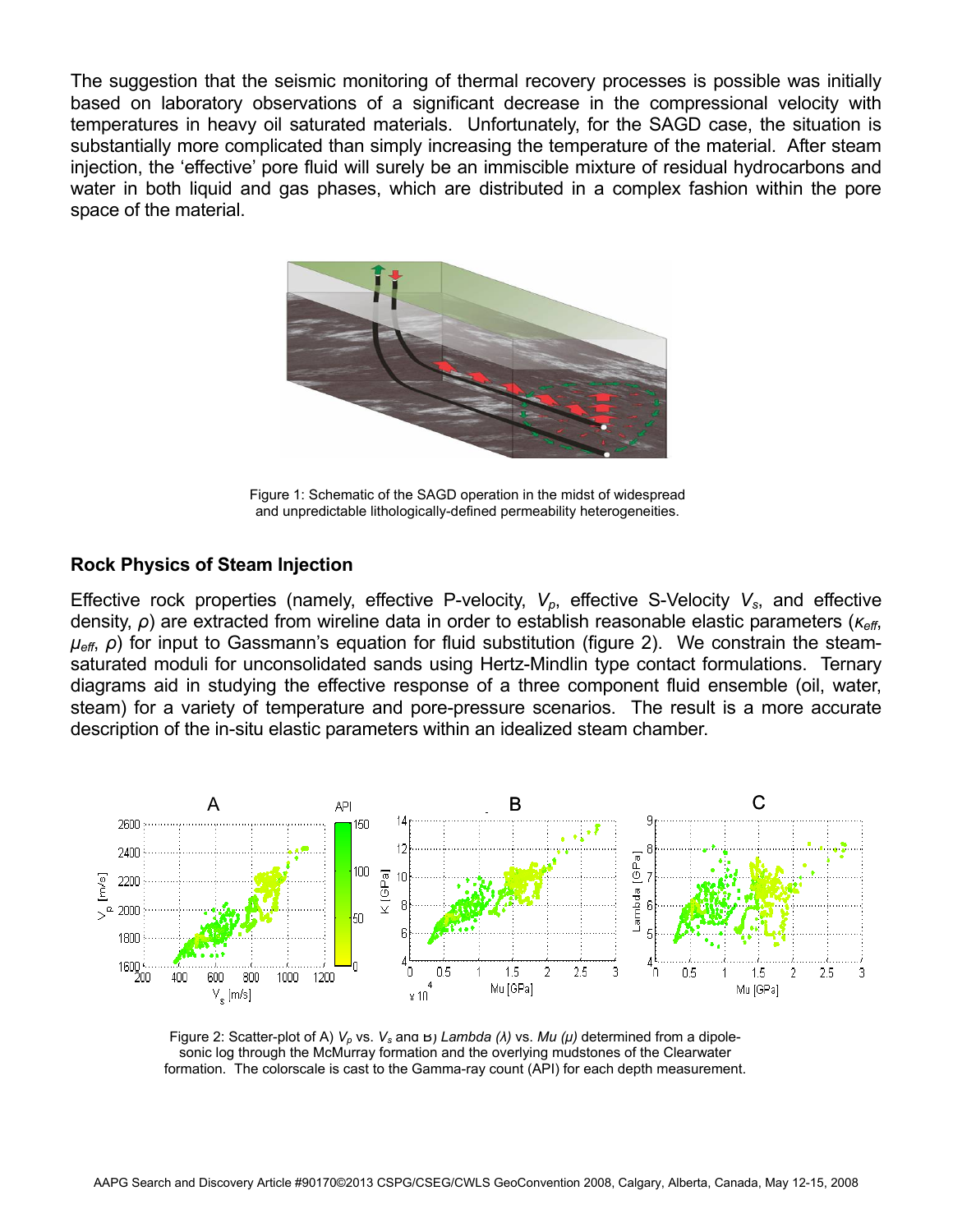# **Wave Propagation Modeling**

To explain the propagation of seismic energy through an oil-depleted steam chamber surrounded by cold, untouched, virgin reservoir, a finite-difference algorithm was employed to calculate the wavefield generated through an acoustic velocity model. The anomaly produced by the steam zone yields a large increase in amplitude and small time delay as anticipated, but this example also shows that steam substitution also presents scattering symptoms; diffraction hyperbolae, complicated reverberations and multiple reflections from within the steam zone (figure 3C). The perturbation in the wavefield is very localized about the steam zone it appears that internal multiples persist beneath the thickest part of the steam zone  $($  ~108 to ~118m along the profile in figure 3C).



Figure 3: A) Hypothetical temperature profile of a typical steam chamber in Athabasca reservoir B) Computed P-wave velocity anomaly result from rock physics and fluid substitution analysis. C) Un-migrated synthetic seismic profile generated using an acoustic finite difference algorithm. The steam anomaly in B) is superimposed on the background reflectivity determined by closely spaced well logs at the UTF. The offset range used in this stacked section is 48 -142m.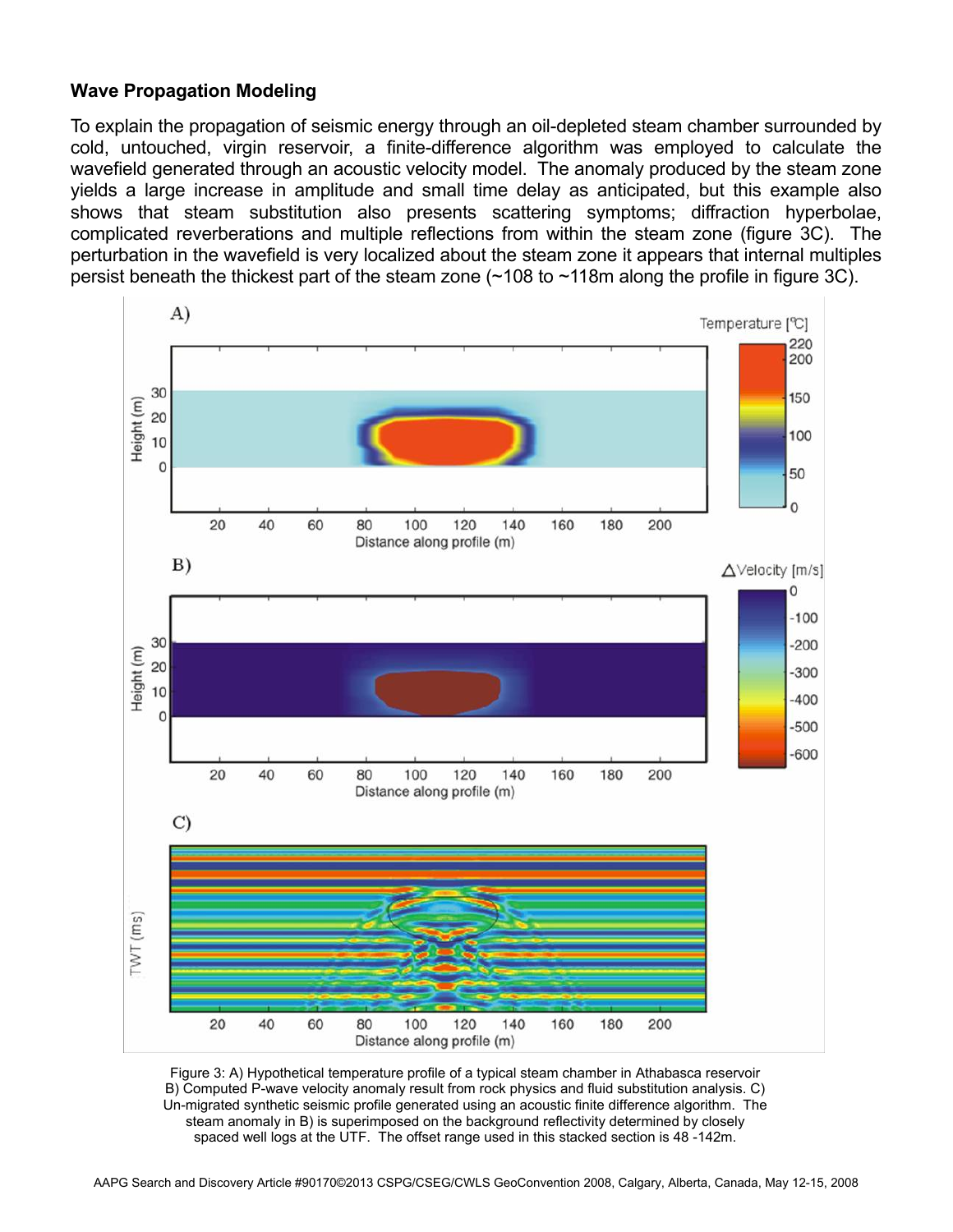# **High Resolution Seismic Data and 2-D Time-Lapse Imaging**

The 11 2-D lines collected by the University of Alberta between 1995 and 2000 over the UTF Phase B site were sampled with 1m CMP spacing and offsets ranging from 48m – 142m (48 channels were available and spaced 2m apart). The product is an unusually highly sampled data set exhibiting very good repeatability. Figure 4 shows a volume visualization of this time-lapse data, where the 'brightest' amplitudes have be highlighted as green 'iso-surfaces'. This image shows three very interesting results; 1) The amplitude increase caused by the steam is very large and detectable, 2) the steam anomalies are similar to the reverberation and scattering symptoms as modeled in figure 3C, and 3) the steam anomalies are not symmetric about the well pairs, (in particular the leftmost steam chamber is entirely asymmetric) and they appear to swing 'to and fro' in response to the inconstant production conditions that were varied during the piloting of this experiment.



Figure 4: 3-dimensional representation of repeated 2-D seismic (time-lapse) data collected over 3 steaming horizontal well pairs at UTF. Position and two-way-travel time are on plotted the x and y axes respectively, and the volume of data is given a 'depth' perspective by stacking the repeated sections along the z-axis (in ascending calendar date). The 'brightest' amplitudes (both positive and negative) have been rendered as semi-transparent '*iso-surfaces'*. These *isosurfaces* are thought to be indicators of the lateral extent of the steam chambers. The reverberations are proportional to the magnitude of steam in the reservoir and coincides with the modeled reverberations in FIG 3.C. The approximate location of the well pairs are indicated by the black lines, however their size and vertical separation are not to scale.

## **Conclusions and Future Work**

The results from this analysis suggest that the feasibility of seismic monitoring does not only depend on the thermal and mechanical related changes associated with fluid substitution, but also on the scale of the steam anomaly itself. Thorough rock physics modeling can aid in the long term survey design for monitoring reservoir depletion. Parameters such as spatial sampling, optimal fold, repeat time intervals, source type, etc., can all be evaluated prior to first steam. Future work is required to correlate these seismic measurements to the thermocouple profiles from observation wells, after which time the full extent and utility of such highly sampled data can be ascertained.